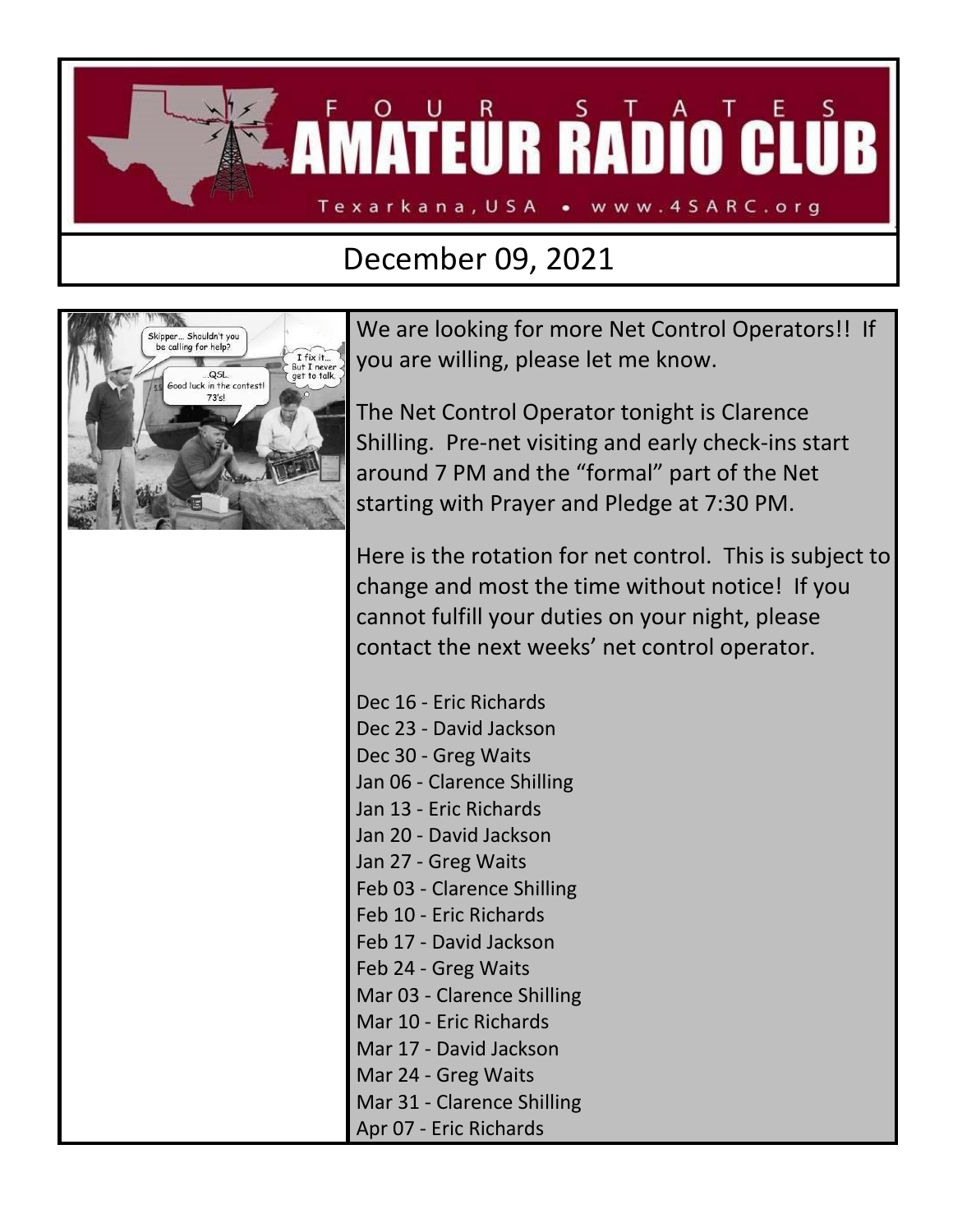| Apr 14 - David Jackson<br>Apr 21 - Greg Waits |
|-----------------------------------------------|
| Apr 28 - Clarence Shilling                    |
| May 05 - Eric Richards                        |
| May 12 - David Jackson                        |
| May 19 - Greg Waits                           |
| May 26 - Clarence Shilling                    |
| Jun 02 - Eric Richards                        |
| Jun 09 - David Jackson                        |
| Jun 16 - Greg Waits                           |
| Jun 23 - Eric Richards                        |
| Jun 30 - David Jackson                        |



| President:  | -Eric Richards KI5BZO               |
|-------------|-------------------------------------|
|             | Vice-President: - Greg Waits KI5NHZ |
| Secretary:  | -Robert Ward N5TXK                  |
| Treasure:   | -David Glenn KF5VAE                 |
| Director 1: | -Clarence Shilling (2022) WB5BYV    |
| Director 2: | -Richard Arthur (2023) N5RGA        |
| Director 3: | -Charles Conkey (2024) KG5MVX       |
|             |                                     |



## Christmas Events

For the last several years the club has helped with the Angel Tree and the Salvation Army Bell Ringing. Contact David Glenn KF5VAE to sign up. This year the events will be held:

**Salvation Army Angel Tree** Dec 16, 2021 9:00 AM to 1:00 PM at Old C.K. Bender Elem School off Buchanan Road HT Radios required

**Salvation Army Bell Ringing**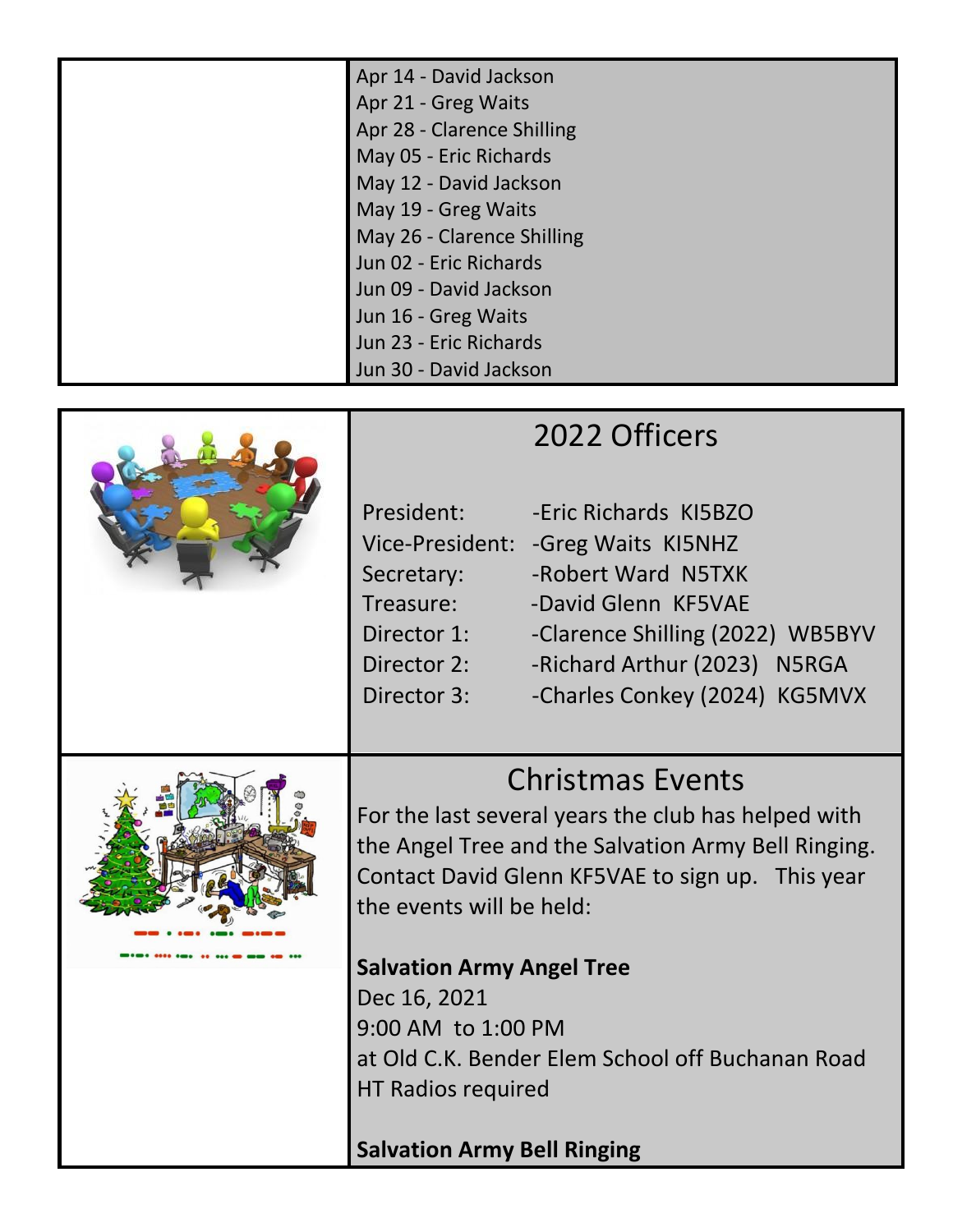| Dec 18, 2021<br>10:00 AM to 8:00 PM (in 5 two hour shifts)<br>Need at least 2 Club members per shift<br>at New Boston Road Walmart Store (Grocery<br>Entrance Door)                                                                                                                                                                                   |  |
|-------------------------------------------------------------------------------------------------------------------------------------------------------------------------------------------------------------------------------------------------------------------------------------------------------------------------------------------------------|--|
| <b>Membership Renewal</b><br>It's time to renew. It's easy! If you are already a<br>member, login as normally do, then click on Member<br>Only / Member Detail. Your information should<br>automatically populate.<br>If you are not member yet, click on Register at the<br>top of the home page.<br>You may pay by Paypal or by check, online or in |  |
| person at the meeting.<br><b>Meeting Notice!</b>                                                                                                                                                                                                                                                                                                      |  |
| <b>Location Change</b><br>Since the January meeting is New Years Day, the<br>January meeting has been cancelled.<br>The February 5th meeting will be held in the<br>Agriculture Building at the Four States Fairgrounds.<br>The meeting will begin at 9:30. Breakfast will NOT<br>be served.                                                          |  |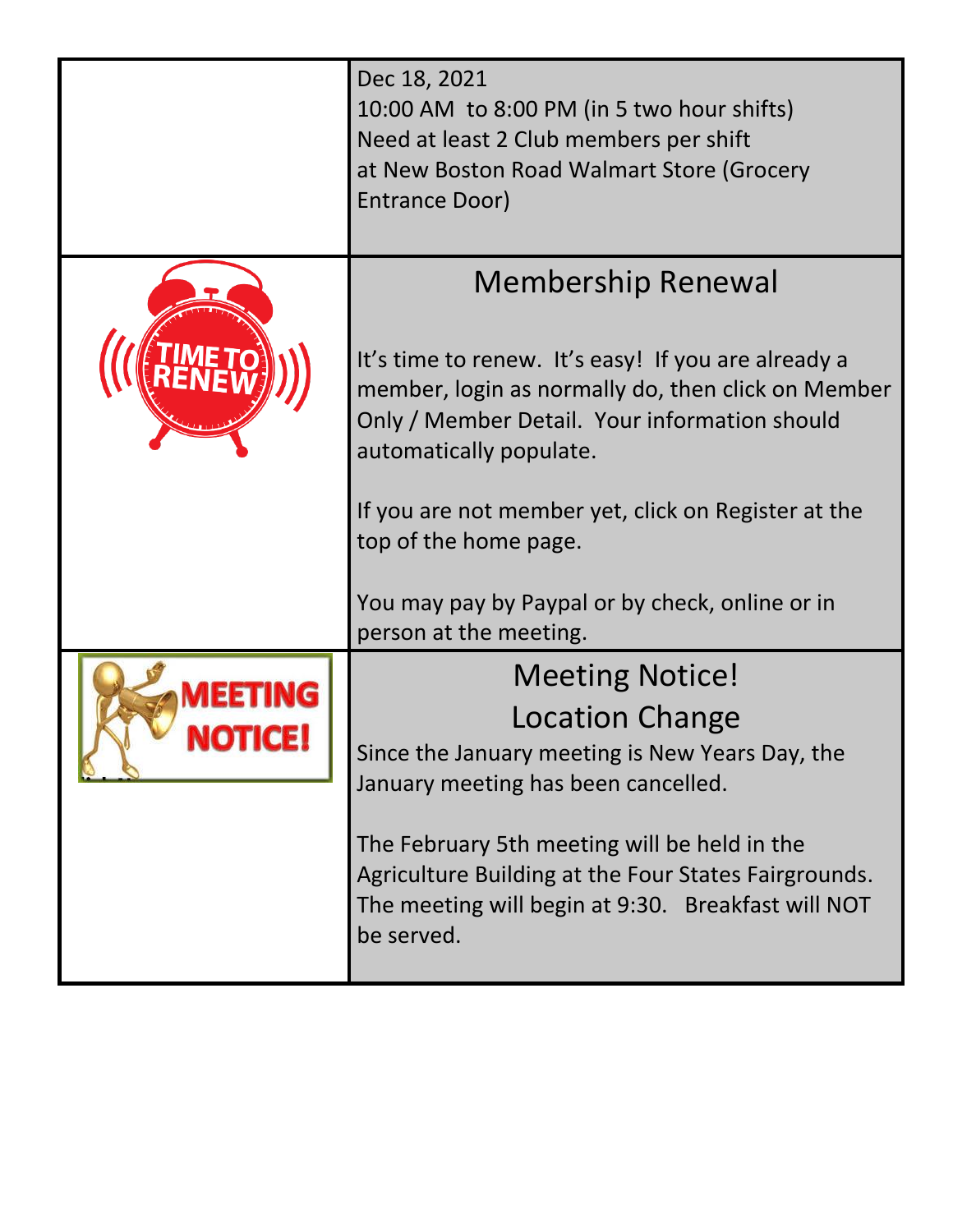| $-171$<br><b>BITATRAFIC</b><br><b>From States Fishprooffischen Ark Buildh</b><br>Bitmar<br>Agri Ctr Bldg |
|----------------------------------------------------------------------------------------------------------|
| Friday Morning breakfast at Johnny B's. They<br>now open at 6am!                                         |

| Ready for your Technician or upgrade to General, or<br>Extra?<br>Email us at exam@4sarc.org! It's that easy! |                                              |                                                                                                                 |                                                                                  |
|--------------------------------------------------------------------------------------------------------------|----------------------------------------------|-----------------------------------------------------------------------------------------------------------------|----------------------------------------------------------------------------------|
| Sunday<br>Sunday<br>Sunday<br>Monday<br>Tuesday<br>Tuesday                                                   | 8:30<br>8:30<br>9:01<br>8:20<br>7:30<br>8:00 | <b>Got NET?</b><br>Daingerfield<br>D-Star<br><b>Nashville</b><br>Slow Scan TV 147.285 / 77<br>D-Star<br>Atlanta | 145.230 / 151.4<br>REF 77A<br>147.045 / 107.2<br><b>REF 48B</b><br>145.390 / 100 |